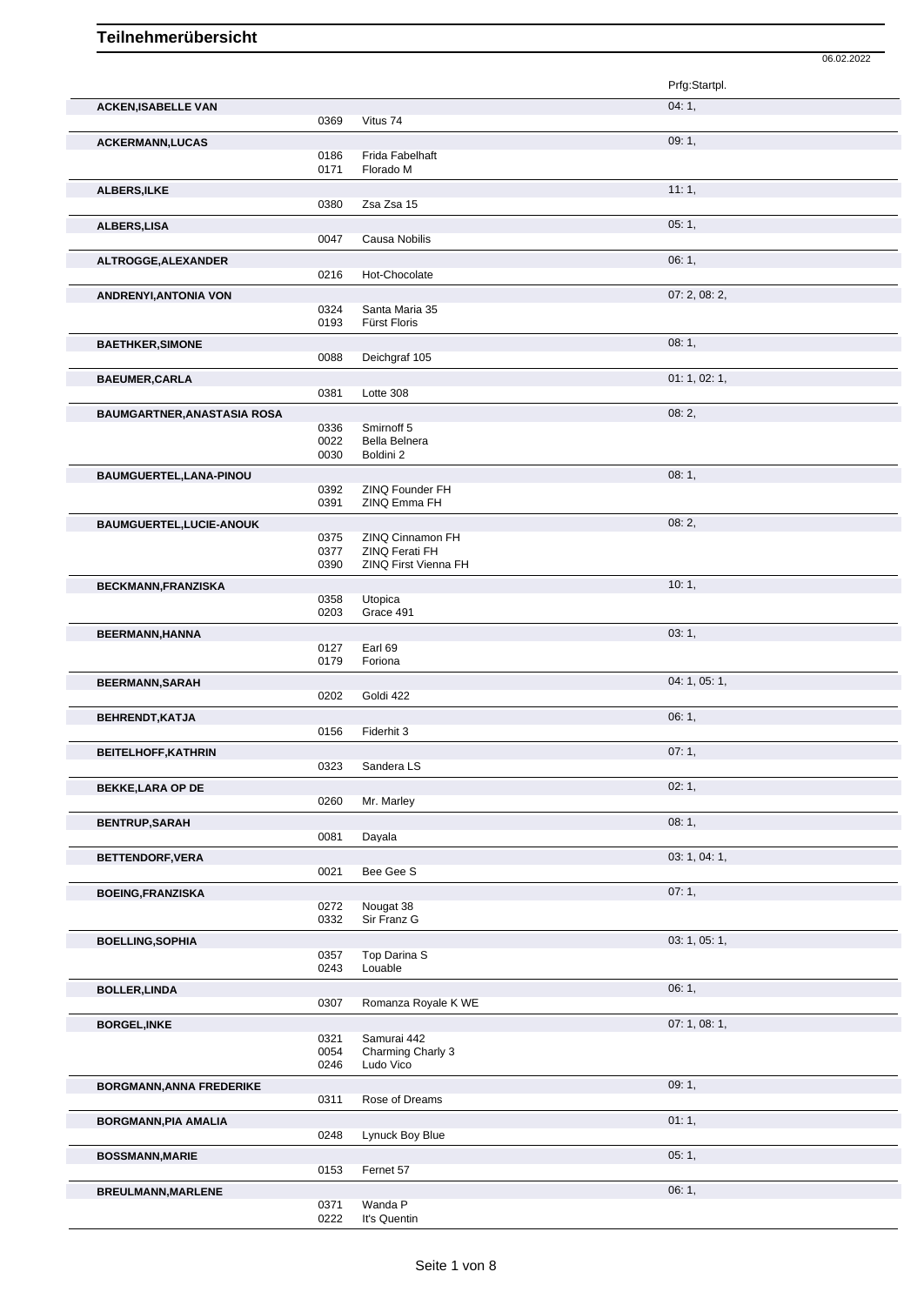Prfg:Startpl. **BREULMANN, YLVI** 05: 1, 06: 1, 0371 Wanda P<br>0222 It's Quent It's Quentin **BRINTRUP, JUTTA** 09: 1, 0133 Enni T **BROCKHAUS,GIULIANA** 0027 Birkhofs Denario **BROCKHAUS,GIULIANA** 06: 1, 11: 1, 0027 Birkhofs Denario<br>0206 Hancock R 0206 Hancock R<br>0080 Dante B 3 0080 Dante B 3<br>0227 Kerry Gold 0227 Kerry Gold 8<br>0382 So Moi So Moi **BRUENING,ISABEL** 03: 2, 04: 1, 0354 Telaya S Telaya S **BRUNSMANN,JANA** 03: 1, Lilly 619 **BUECKER, LENA** 08: 1, 08: 1, 08: 1, 08: 1, 08: 1, 08: 1, 08: 1, 08: 1, 08: 1, 08: 1, 08: 1, 08: 1, 09: 1, 09: 1, 09: 1, 09: 1, 09: 1, 09: 09: 09: 09: 0145 **Feel Festival BULLER, KIRSTEN** 03: 1, 06: 1, 06: 1, 06: 1, 06: 1, 06: 1, 06: 1, 06: 1, 06: 1, 06: 1, 06: 1, 06: 1, 06: 1, 06: 1, 06: 1, 06: 1, 05: 1, 05: 1, 05: 1, 05: 1, 05: 1, 05: 1, 05: 1, 05: 1, 05: 1, 05: 1, 05: 1, 05: 1, 05: 1, 0 0327 Shakira 380<br>0312 Royal Rubin Royal Rubina 11 **BUNSE,DOMINIQUE** 08: 1, 0271 Neymar 7<br>0174 Florenzia Florenzia 17 **BUSSMANN,LARA** 03: 1, 04: 2, 0651 Champing el Cantain 03: 1, 04: 2, 05: 1, 04: 2, 0051 Champino el Captain<br>0130 Emadour Emadour **CAPPENBERG,ANIKA** 07: 1, San Lui **CAPPENBERG,LUISA** 07: 1, 0309 Romyna 5 Romyna 5 **CHRISTIAANS,LARA MARIA** 07: 1, Finess 190 **CORDT,FINNJA** 03: 1, 04: 1, 05: 1, 05: 1, 05: 1, 05: 1, 05: 1, 05: 1, 05: 1, 05: 1, 05: 1, 05: 1, 05: 1, 05: 1, 05: 1, 05: 1, 05: 1, 05: 1, 05: 1, 05: 1, 05: 1, 05: 1, 05: 1, 05: 1, 05: 1, 05: 1, 05: 1, 05: 1, 05: 1, 05: Nagano's Notshi **DEIPENBROCK,HANNA** 09: 1, 0066 Cookie Sunshine 09: 1, 09: 1, 09: 1, 0066 Cookie Sunshine<br>0094 Delphi E Delphi E **DINGFELD,JOYCE** 0283 Prestige SR 04: 1, 05: 1, Prestige SR **EICHLER, LUNA MARIE** 0292 Raia 151 02: 1, 02: 1, 02: 1, 02: 1, 02: 1, 02: 1, 02: 1, 02: 1, 02: 1, 02: 1, 02: 1, 0292 Raja 151<br>0273 Nucio **Nucio ELSBECKER,ANDREAS** 09: 1, 10: 1, 11: 1, 0028 Blair 2<br>0298 Rihanr 0298 Rihanna 78<br>0146 Feel Princes 0146 Feel Princess<br>0349 Sunday's Sec Sunday's Secret **EVERSMEYER,SYLVIA** 04: 2, 05: 1, Fred MS 0107 Don Delaire **EWERING,JONNA** 01: 1, 02: 1, 0281 Pinkie Pie 0132 Enemy Mine 4 **FARTMANN,FRANZISKA** 02: 1, 03: 1, Chicas Dancing **FEIERABEND,KIRA** 05: 1, 0299 Rock for Joy **FEISTMANN,JOHANNA** 01: 1, 02: 1, 0067 Cool Dancer WE **FELDMANN,FRANK** 05: 1, 06: 1, 07: 1, 08: 1, 0373 Zauberprinz 8<br>0278 Philippa WG 0278 Philippa WG<br>0303 Rocko Vene: Rocko Veneziano **FELDMANN,SABRINA** 03: 1, 0050 Champ's Son 4 **FISCHER,AMY LEE** 02: 1, 03: 1, 04: 1,

**FISCHER,TANJA** 06: 2, 08: 1, 10: 2, 11: 2,

06.02.2022

0304 Rodney 82<br>0041 Carino 672 Carino 672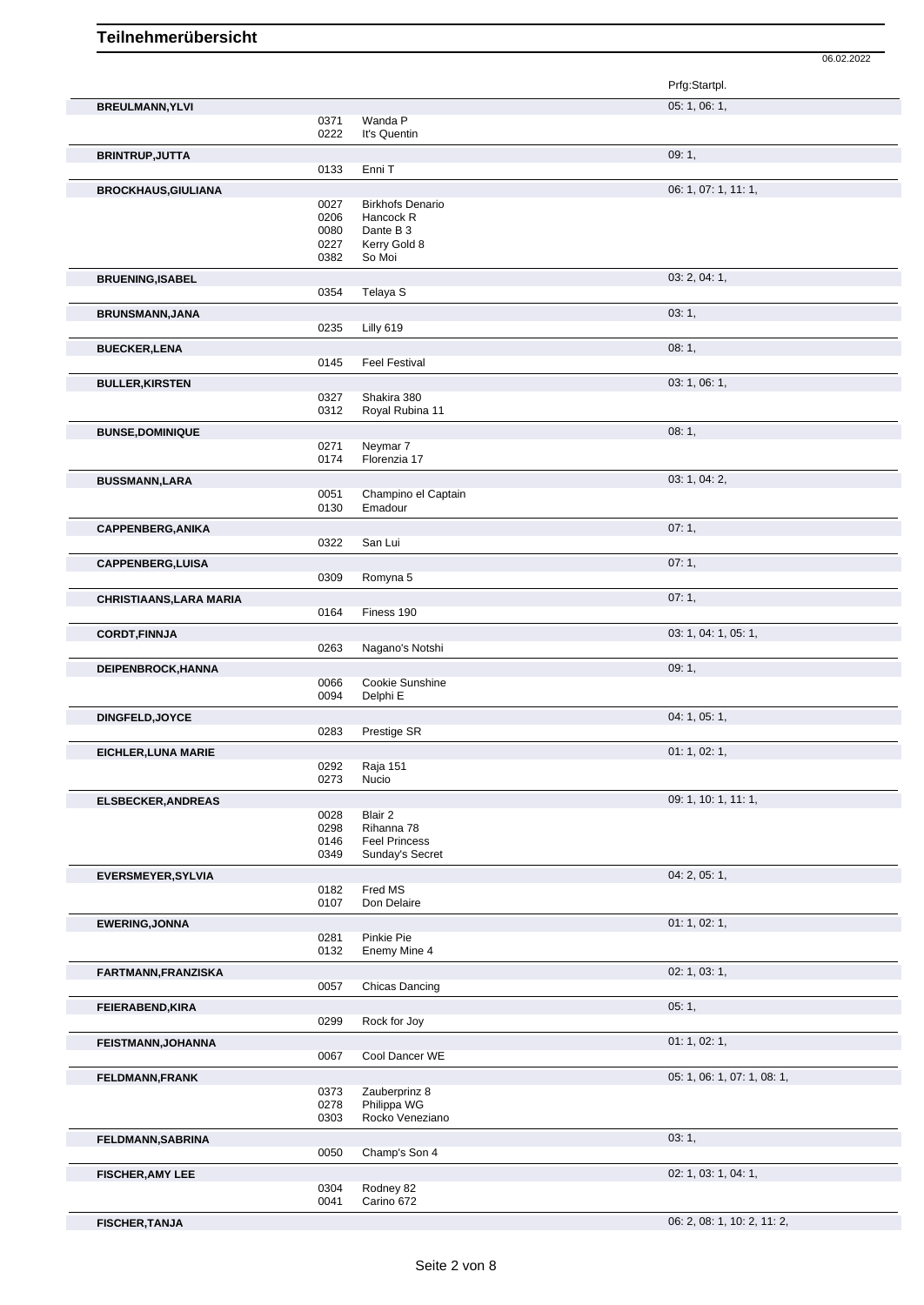06.02.2022

|                                   | 0305         | Rohlsdorfs Caspar de Luxe          |                             |
|-----------------------------------|--------------|------------------------------------|-----------------------------|
|                                   | 0048         | Cayuga San WE                      |                             |
|                                   | 0187         | FS Bon r Vie                       |                             |
|                                   | 0135<br>0256 | Expression 6<br>Mondzauber D       |                             |
|                                   | 0196         | Genesis BL                         |                             |
|                                   | 0201         | Golden Heartbeat                   |                             |
|                                   | 0115         | Double Cream 6                     |                             |
|                                   | 0023         | Bella Mia 28                       |                             |
|                                   | 0075         | Cyan WE                            |                             |
|                                   | 0097         | <b>Destination WE</b>              |                             |
|                                   | 0189<br>0238 | FS New Chance<br>Liverpool 63      |                             |
|                                   | 0211         | Highlight's Daily Joy              |                             |
| <b>FLEDDERMANN, KORINN</b>        |              |                                    | 05: 1, 09: 1,               |
|                                   | 0077         | DaCapo nero                        |                             |
|                                   | 0155         | Fidenzio                           |                             |
|                                   |              |                                    | 01:1,                       |
| <b>FLICK, LINA HELENE</b>         | 0158         | <b>Filou 2186</b>                  |                             |
|                                   | 0297         | <b>Riederland Crack</b>            |                             |
| <b>FOPPE, ANNETTE</b>             |              |                                    | 05: 1, 06: 1, 07: 1, 08: 1, |
|                                   | 0152         | Fernando 694                       |                             |
|                                   | 0184         | Free Willy 39                      |                             |
| <b>FRIELING, RABEA</b>            |              |                                    | 04: 1, 10: 1,               |
|                                   | 0137         | Fanta Farani                       |                             |
|                                   |              |                                    |                             |
| <b>GELKING, PIA</b>               |              |                                    | 02:1,                       |
|                                   | 0289         | Rabiya                             |                             |
| <b>GEMMEREN, LINA VAN</b>         |              |                                    | 07:1,                       |
|                                   | 0343         | Sorentos Girl                      |                             |
| <b>GESSMANN, MELANIE</b>          |              |                                    | 08: 1, 09: 1, 10: 1,        |
|                                   | 0199         | Gin Tonic 167                      |                             |
|                                   | 0147         | Fein's Liebchen                    |                             |
|                                   | 0302         | Rock on Top 4                      |                             |
| <b>GIESBERT, MELANIE</b>          |              |                                    | 05:1,                       |
|                                   | 0008         | Aristana 2                         |                             |
| <b>GRAVE, CAROLIN</b>             |              |                                    | 04: 1, 09: 1,               |
|                                   |              |                                    |                             |
|                                   | 0365         | Velvet Rose 5                      |                             |
|                                   |              |                                    |                             |
| <b>GRAVE, CHRISTINA</b>           | 0225         | Jukebox                            | 10:1,                       |
|                                   |              |                                    |                             |
| GROSSE-GELDERMANN, JULIA          |              |                                    | 11:1,                       |
|                                   |              |                                    |                             |
| <b>GRUNEWALD, CHARLOTTE MARIT</b> | 0052         | Champion 109                       | 01: 1, 02: 1,               |
|                                   |              |                                    |                             |
| <b>GUDE, MAIKE</b>                |              |                                    | 04: 1, 05: 1,               |
|                                   | 0170         | Fleur Delacour 23                  |                             |
|                                   | 0355         | Tequila 326                        |                             |
| <b>HAGEDORN, STELLA</b>           |              |                                    | 07:1,                       |
|                                   | 0058         | Chipolino 8                        |                             |
| <b>HANASZ, DARIA</b>              |              |                                    | 04: 2, 09: 1,               |
|                                   | 0033         | Bumblebee 38                       |                             |
|                                   | 0034<br>0346 | C'est l'espoir ZWP<br>Stella Rouge |                             |
|                                   |              |                                    |                             |
| <b>HARTFIEL, SOLVEIG</b>          |              |                                    | 10:1,                       |
|                                   | 0167         | First Henry 4                      |                             |
| <b>HAWERKAMP,LAURIEN</b>          |              |                                    | 07:1,                       |
|                                   | 0257         | Montblanc 12                       |                             |
| <b>HENCKE, ANNIKA</b>             |              |                                    | 10:1,                       |
|                                   | 0344         | Special Effekt SP                  |                             |
| <b>HERBST, JOHANNA</b>            |              |                                    | 03: 1, 05: 1,               |
|                                   | 0037         | Cadbury 6                          |                             |
| <b>HESKAMP,LUDWIG</b>             |              |                                    | 09: 1, 11: 1,               |
|                                   | 0144         | Favorite Girl 3                    |                             |
|                                   | 0160         | Finabella M                        |                             |
|                                   |              |                                    | 05:1,                       |
| HOEFT, SISSY                      | 0119         | Drei D Heartbreaker                |                             |
|                                   |              |                                    |                             |
| <b>HOELSCHER, JOHANNA</b>         |              |                                    | 05:1,                       |
|                                   | 0204         | <b>Great Dancer</b>                |                             |
| <b>HOENER, JAN</b>                |              |                                    | 02:1,                       |
| HOLTWIESCHE, REBECCA              | 0351         | Sydney HS                          | 09: 2, 11: 1,               |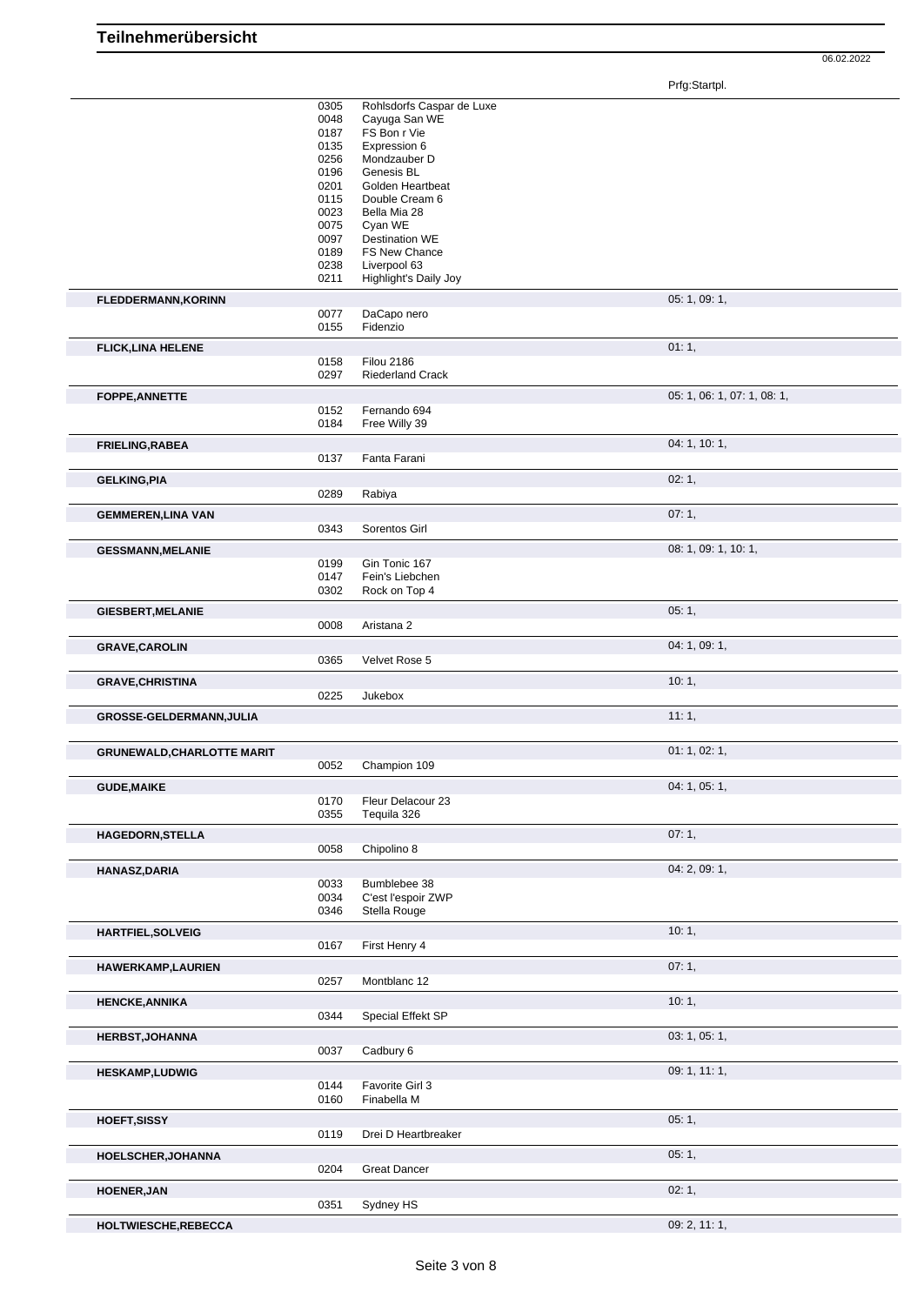Prfg:Startpl. 0181 Freaky Friday 13 0169 Fleur 502<br>0220 Illuminati 0220 Illuminati 10<br>0018 Be my Girl 1 Be my Girl 12 **HOVESTADT,BIRTE** 10: 1, 0161 Finch Hatton 11 **HUFELSCHULTE,THEA GRETA** 03: 1, 06: 1, 0330 Sid Malone 2<br>0004 Annabell 541 Annabell 541 **HUSTER,JANINE** 03: 1, 09: 1, 0176 Follow my Heart **JAEGER,STELLA-HERMINE** 03: 1, 0212 Hilde 57 **JEBING,ISABEL** 09: 1, 11: 1,<br>
0258 Movie Blue Eyes **COME 1, 19: 1, 11: 1**, 0258 Movie Blue Eyes<br>0087 Decider KB Decider KB **JOELLENBECK,CAROLIN SOPHIE DELLENBECK, CAROLIN SOPHIE** 0044 Cash and Go 6 **KADEN-SOWE, MICHAEL 10: 1, 20: 1, 20: 1, 20: 1, 20: 1, 20: 1, 20: 1, 20: 1, 20: 1, 20: 1, 20: 1, 20: 1, 20: 1, 20: 1, 20: 1, 20: 1, 20: 1, 20: 1, 20: 1, 20: 1, 20: 1, 20: 1, 20: 1, 20: 1, 20: 1, 20: 1, 20: 2, 2, 2, 2, 2,** 0122 DSP Glückskeks **KAMMLER,MICHELLE** 0280 Pik Flush SR<br>0280 Pik Flush SR 0280 Pik Flush SR<br>0274 Nuii PL 0274 Nuii PL<br>0226 Kathlyn Kathlyn GP **KAMPMANN,SASKIA** 09: 2, 10: 1, 11: 2, 0006 Antharius 0006 Antharius 09: 2, 10: 1, 11: 2, 0006 Antharius<br>0102 Diani Bea 0102 Diani Beach 3<br>0076 D-Fender D-Fender 0010 Arthur fân it Pompebled **KAPPELHOFF,BETTINA** 07: 1, 08: 1, 09: 1, 10: 1, 11: 1, 09: 1, 10: 1, 11: 1, 09: 1, 10: 1, 11: 1, 09: 1, 10: 1, 11: 1, Fontainebleau 26 0383 I'm Gio Deluxe 0175 Floris Deluxe 0163 Fine Sophie Deluxe<br>0020 Beautiful 17 Beautiful 17 **KAPPELHOFF,CAROLIN** 0303 Rocko Veneziano **1996** 1, 04: 1, Rocko Veneziano **KAPPELHOFF,LUISE** 0262 My little Cookie 01: 1, 02: 1, My little Cookie **KARSTEN,IMKE** 03: 1, 09: 1, 09: 1, 09: 1, 09: 1, 09: 1, 09: 1, 09: 1, 09: 1, 09: 1, 09: 1, 09: 1, 09: 1, 09: 1, 09: 1, 09: 1, 09: 1, 09: 1, 09: 1, 09: 1, 09: 1, 09: 1, 09: 1, 09: 1, 09: 1, 09: 1, 09: 1, 09: 1, 09: 1, 09: 0223 Izzy K<br>0198 Gianni Gianni K **KARTHAEUSER,ELENA** 06: 1, Solea 7 **KASPER,DANIELA** 08: 1, 0228 Kjarafjord<br>0074 Cute Sum Cute Summerwine de luxe **KLEINE BECKMANN, MELANIE** 0208 HB Daim HB Daim **KLIEVE, MARTINA** 04: 1, 0020 Beautiful 17 Beautiful 17 **KNOTHE, JULIA** 08: 1, 0009 Arrow 17 Arrow 17 **KNUEHL,SAMIRA NINJA** 07: 2, 08: 2, 0166 Finoglio 0026 Ben Johnson 4 **KOHNEN,EMMELIE JOHANNA** 01: 1, 00: 1, 00: 1, 00: 1, 00: 1, 00: 1, 00: 1, 00: 1, 00: 1, 00: 1, 00: 1, 00: 1, 00: 1, 00: 1, 00: 1, 00: 1, 00: 1, 00: 1, 00: 1, 00: 1, 00: 1, 00: 1, 00: 1, 00: 1, 00: 1, 00: 00: 1, 00: 00: 00: 0362 Valina 7 **KOHNEN,LAURA SOPHIE** 01: 1, 01: 1, 01: 1, 01: 1, 01: 1, 01: 1, 01: 1, 01: 1, 01: 1, 01: 1, 01: 1, 01: 1, 01: 1, 01: 1, 01: 1, 01: 1, 01: 1, 01: 1, 01: 1, 01: 1, 01: 1, 01: 1, 01: 1, 01: 1, 01: 1, 01: 01: 01: 01: 01: 01: 0 0244 Love me TenderK **KOLKMANN,KATHRIN** 08: 1, 0007 Aperol 7 **KOLLENBERG,VIVIEN** 07: 1, 09: 1, 0143 Favorit K 0142 Fashionize 2 **KOZIOLEK,LAURA** 04: 1,

06.02.2022

0083 Daytona HR<br>0284 Quäntchen Q

0284 Quäntchen Gold<br>0033 Bumblebee 38

0033 Bumblebee 38<br>0034 C'est l'espoir Z' C'est l'espoir ZWP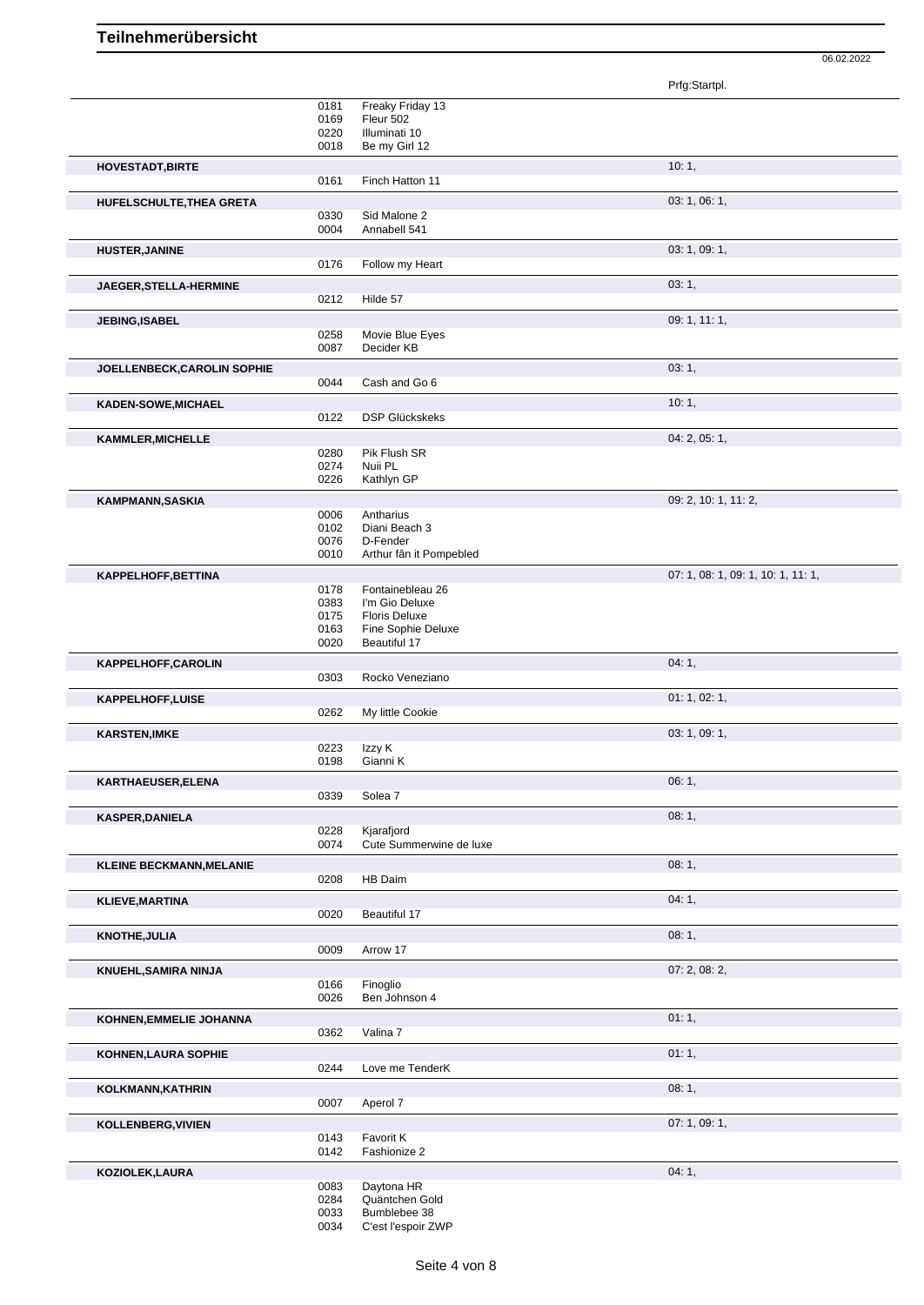|                              |              |                                 | 06.02.2022           |
|------------------------------|--------------|---------------------------------|----------------------|
|                              |              |                                 | Prfg:Startpl.        |
| <b>KRAMER DR., CATRIN</b>    | 0310         | Rose in Paradise                | 09:1,                |
| <b>KREMEYER, KRISTINA</b>    |              |                                 | 06:1,                |
|                              | 0148         | Feine Piccolina                 |                      |
|                              | 0200         | Golden Champagne                |                      |
| <b>KRUPA, MAIKE</b>          | 0293         | Rania 46                        | 02: 1, 03: 1,        |
| KUHLMANN, JANA               |              |                                 | 01: 1, 02: 1,        |
|                              | 0259         | Mr Tom                          |                      |
| KURRELMEYER, ANGELIKA        | 0331         | Sint Maarten 3                  | 07:1,                |
| <b>LAMMERT, MELANIE</b>      |              |                                 | 07:1,                |
|                              | 0093         | Delia Edessa                    |                      |
| LAUBROCK, LINA               | 0073         | Crescendo 53                    | 04:1,                |
| LAUMANN, PAULA               |              |                                 | 06: 1, 07: 1,        |
|                              | 0314         | Royal Touch 34                  |                      |
| LEHMKE, JUDITH               | 0209         | Hedda Gabler                    | 03:1,                |
| <b>LEUSMANN, EILIN</b>       |              |                                 | 03: 2, 04: 2, 05: 1, |
|                              | 0121         | Dschubajo<br>Rock me Today      |                      |
| LEUSMANN, PETRA              | 0301         |                                 | 09: 1, 11: 1,        |
|                              | 0121         | Dschubajo                       |                      |
|                              | 0301<br>0325 | Rock me Today<br>Sekundenglück  |                      |
| <b>LIENESCH, MARLENE</b>     |              |                                 | 07:1,                |
|                              | 0237         | Little Miss Sunshine 35         |                      |
| LINNEMANN, ANDRE             | 0300         | Rock Louis                      | 03:1,                |
| LOEKER, MELANIE              |              |                                 | 07:1,                |
|                              | 0108         | Don Negro 7                     |                      |
| LUECKE, JOHANNA              |              |                                 | 05:1,                |
| LUELF, NINA                  | 0168         | Flaneur 223                     | 09: 1, 10: 1,        |
|                              | 0388         | Desmond 21                      |                      |
|                              | 0387         | Del Rey HW                      |                      |
| <b>LUETTMANN, THERESA</b>    | 0078         | Damita 3                        | 03: 1, 09: 1,        |
|                              | 0255         | Maximus 134                     |                      |
| <b>MAHNECKE, PIA</b>         | 0347         | Sugar Babe 15                   | 08:1,                |
| <b>MAISCH, JOANNA</b>        |              |                                 | 03: 1, 04: 1,        |
|                              | 0276<br>0150 | Papillon Rouge xx<br>Felina 117 |                      |
|                              | 0250         | Magic's Lady v.d. Janshoeve     |                      |
|                              | 0277         | Paulchen's Star                 |                      |
| <b>MANTEL, SOPHIE LOUISE</b> | 0085         | Dean B                          | 02:1,                |
| <b>MARSCHALCK,LENA</b>       |              |                                 | 03: 1, 04: 1,        |
|                              | 0024<br>0031 | Ben Hur 85<br>Bon Cello         |                      |
| <b>MATZKER, ANNA</b>         |              |                                 | 05:1,                |
|                              | 0247<br>0319 | Luna 1627<br>Sambuca G          |                      |
|                              | 0109         | Donatello 138                   |                      |
|                              | 0213         | Hit Me                          | 04: 1, 05: 1,        |
| <b>MEHNERT, SYLKE</b>        | 0221         | Instead of Money                |                      |
| <b>MERSCH,LEA</b>            |              |                                 | 04: 1, 07: 1,        |
|                              | 0005<br>0241 | Another Girl<br>Looping Louisa  |                      |
|                              | 0286<br>0233 | Quinn 65<br>Level up 3          |                      |
| MIDDELBERG, CHRISTINA        |              |                                 | 05:1,                |
|                              | 0131         | Enchenté                        |                      |
| NEUMANN, LUCA-CELINE         | 0215         | Hot Stuff 6                     | 05: 1, 09: 1, 11: 1, |
|                              |              |                                 |                      |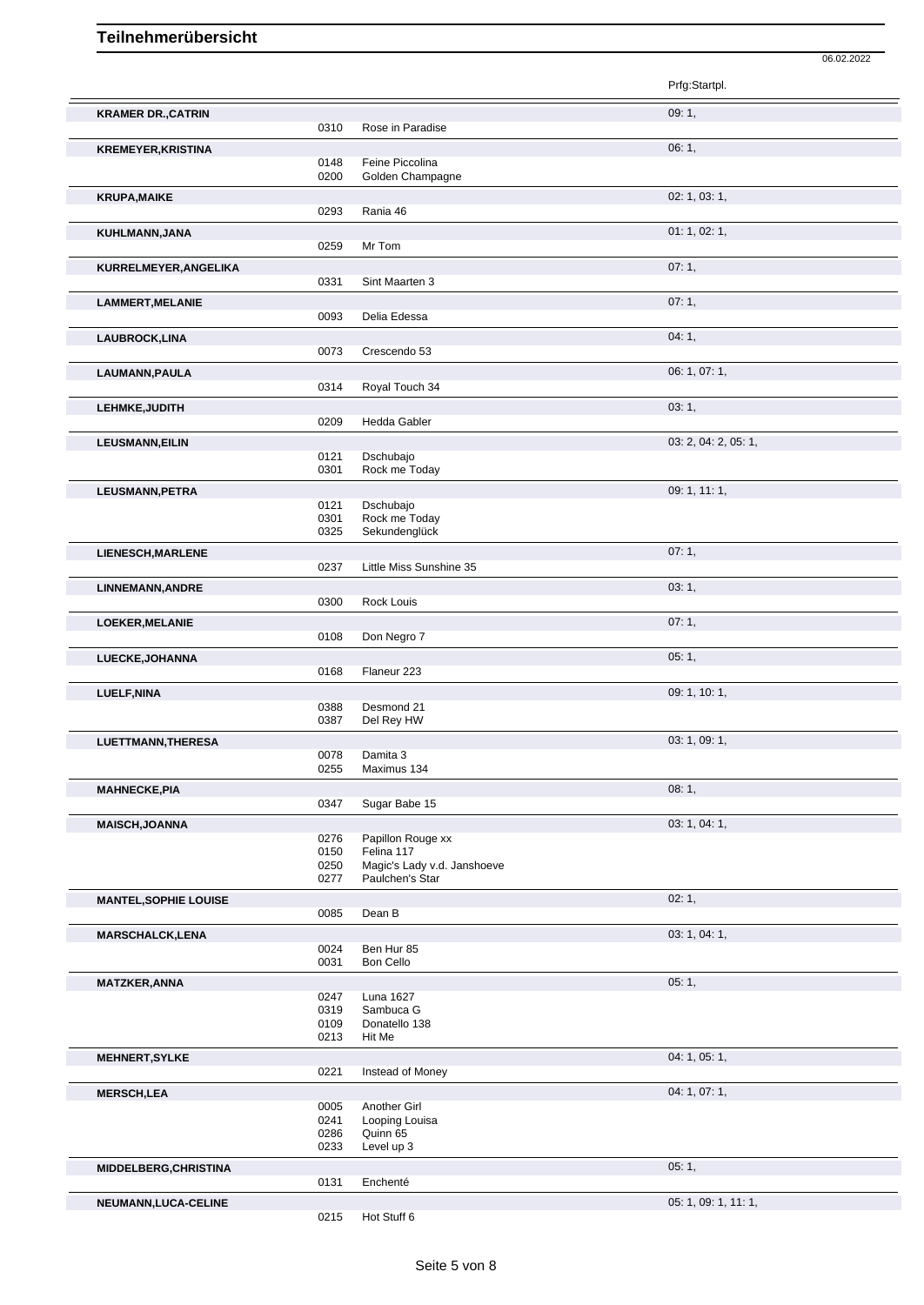|                                |                      |                                             | Prfg:Startpl.               |
|--------------------------------|----------------------|---------------------------------------------|-----------------------------|
|                                | 0190<br>0242         | Fürst Fabulous 4<br>Lord Leonardo           |                             |
| NIEWELER, ZOE SOPHIE           | 0089                 | Deja Vu 63                                  | 08:1,                       |
| NOTTMEIER, AMELIE              | 0295                 | Renade 3                                    | 09:1,                       |
| <b>OBERDALHOFF, SABINE</b>     | 0374                 | Zeitzeugin                                  | 07: 1, 08: 1,               |
|                                |                      |                                             | 07:1,                       |
| OTTO-ERLEY, ELENA              | 0165                 | <b>Finest Fellow</b>                        |                             |
| PAWLITZKI-LINK, NICOLA         | 0195                 | Galileo B                                   | 07:1,                       |
| PETERS, NINA                   | 0149                 | Feinsliebchen 12                            | 05:1,                       |
|                                |                      |                                             | 07:1,08:1,                  |
| PIEPEL, KRISTIN                | 0267                 | Nea Namika                                  |                             |
| POELLING, CAROLIN              |                      |                                             | 09:1,                       |
|                                | 0003                 | Ampcrio                                     |                             |
| <b>POMMERENKE, NINA SOPHIE</b> |                      |                                             | 03: 1, 04: 1, 09: 1,        |
|                                | 0366<br>0360         | Vinja Shining Star<br>Valentina Sue         |                             |
| RABE, ELENA-MARIELLA           |                      |                                             | 07:1,08:1,                  |
|                                | 0017<br>0207<br>0180 | Barcley 15<br>Hasadeurs Junior<br>Formschön |                             |
| <b>REICK, ANIKA</b>            |                      |                                             | 09: 2, 10: 2, 11: 1,        |
|                                | 0100<br>0363         | Diamanten Diva HG<br>Veauschie              |                             |
|                                | 0103                 | Die Kämpferin HG                            |                             |
| <b>REULING, PIA</b>            |                      |                                             | 08:2,                       |
|                                | 0231<br>0086         | Laodamos<br>Dear Princess                   |                             |
| RICKERT, JACQUELINE            |                      |                                             | 03: 1, 05: 1,               |
|                                |                      |                                             |                             |
|                                | 0245                 | Lucy's Tochter                              |                             |
| RIEDERER, JULIA                |                      |                                             | 03: 1, 05: 1, 06: 1, 11: 1, |
|                                | 0112                 | Doreano <sub>2</sub>                        |                             |
|                                | 0016                 | <b>Ballett's Cortina</b>                    |                             |
| RIEMANN, REBECCA               | 0232                 | Lecandos                                    | 04:1,                       |
|                                |                      |                                             | 10:1,                       |
| ROHLING, STEFANIE              | 0154                 | Ferrero 49                                  |                             |
| <b>ROHMANN, GRETA</b>          |                      |                                             | 06: 1, 07: 1,               |
|                                | 0285<br>0070         | Queen Deluxe<br><b>Countess Deluxe</b>      |                             |
|                                | 0134                 | Eumel RR                                    |                             |
| <b>ROHMANN, MONA</b>           | 0285                 | Queen Deluxe                                | 05: 1, 07: 1, 08: 1,        |
|                                | 0070                 | <b>Countess Deluxe</b>                      |                             |
|                                | 0134                 | Eumel RR                                    |                             |
| <b>ROSS, FABIENNE</b>          |                      |                                             | 05:1,06:1,                  |
|                                | 0101                 | Diamond's Dior                              |                             |
| <b>ROTERS, DEMONA</b>          | 0141                 | Fashion Lady B                              | 07:1,08:1,                  |
| RUESCHER, CLAUDIA              |                      |                                             | 09:1,                       |
|                                | 0315                 | <b>Rushmore Dreams</b>                      |                             |
|                                | 0253                 | Matisse GG                                  |                             |
| RUETHER, VERENA                |                      |                                             | 07:1,                       |
|                                | 0329                 | Shosholoza C                                |                             |
| <b>SAALFELD,LYNN</b>           | 0361                 | Valentinus Vräulein                         | 11:1,                       |
| <b>SANDFORT, AILEEN</b>        |                      |                                             | 04: 1, 05: 1,               |
|                                | 0313                 | Royal Sock                                  |                             |
| <b>SCHAECHTER, MARCEL</b>      | 0159                 | Filou K 2                                   | 08:1,                       |
|                                |                      |                                             | 04:1,                       |
| <b>SCHERNUS, MARLENE</b>       | 0275                 | Obama C                                     |                             |

06.02.2022

0268 Neklada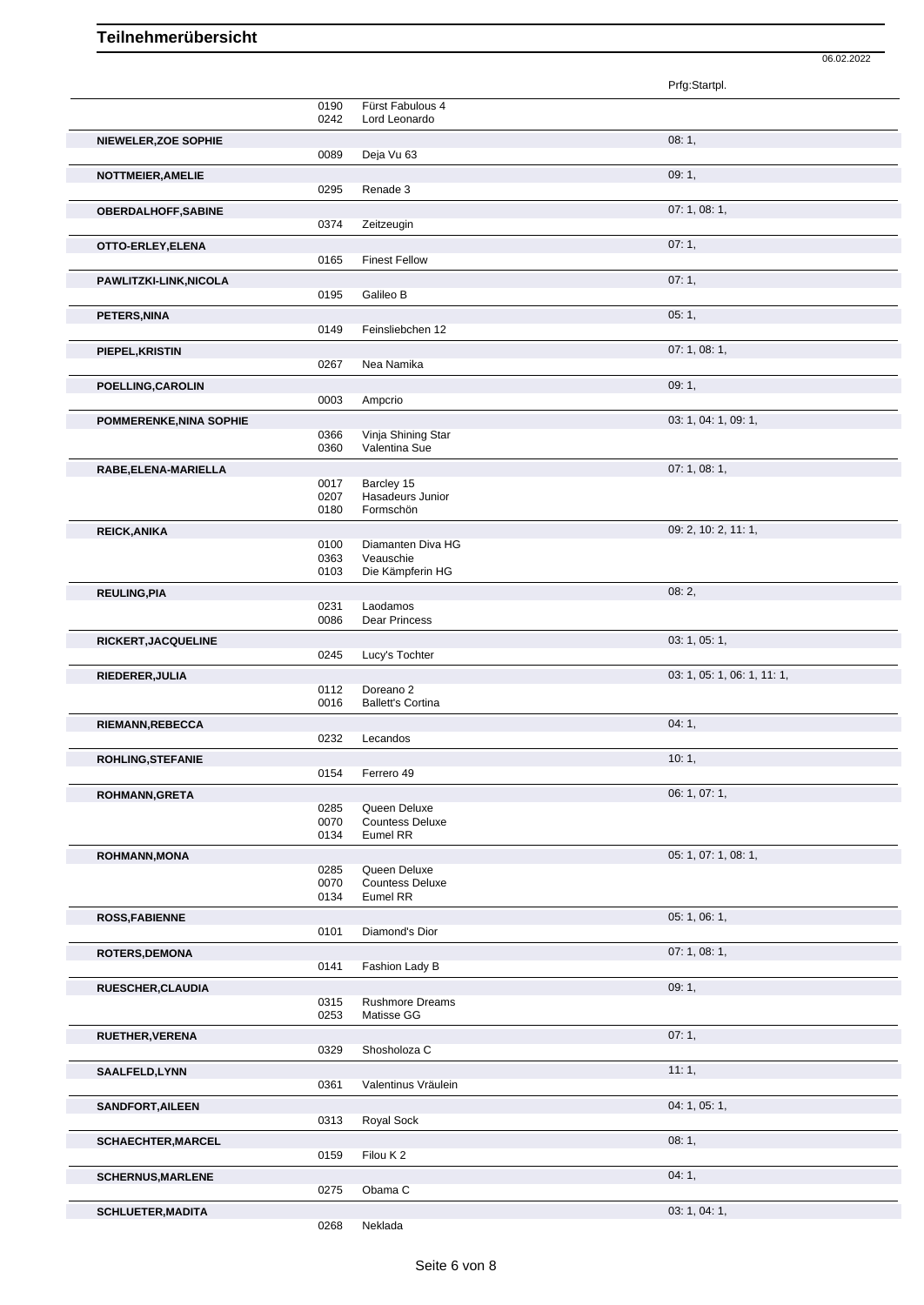06.02.2022

|                                 |              |                                                     | Prfg:Startpl.               |
|---------------------------------|--------------|-----------------------------------------------------|-----------------------------|
| <b>SCHMIDT, MERLE RONJA</b>     | 0290         | Ragazzo Blu                                         | 08:1,                       |
| <b>SCHMIDT, MIA</b>             |              |                                                     | 05:1,                       |
|                                 | 0230         | Lando 258                                           |                             |
| <b>SCHMITT, NATHALIE</b>        |              |                                                     | 09:1,                       |
|                                 | 0338         | Sole di Siena                                       |                             |
| <b>SCHMITZ, NORA</b>            | 0040         | Cantharis Cadiz                                     | 08:1,                       |
| <b>SCHOENING, GINA</b>          |              |                                                     | 05: 1, 10: 1,               |
|                                 | 0308         | Romy 287                                            |                             |
| <b>SCHOWWE,CARINA</b>           |              |                                                     | 06:1,                       |
|                                 | 0045         | Casper von Hickingen                                |                             |
|                                 | 0055<br>0071 | Chef von Hickingen<br>Crazy Boy von Hickingen       |                             |
| <b>SCHULTE, JULIA</b>           |              |                                                     | 10:1,                       |
|                                 | 0177         | Fonnery V                                           |                             |
| <b>SCHULZE EISTRUP, SOPHIA</b>  |              |                                                     | 09: 1, 10: 1,               |
|                                 | 0025         | Ben Joey                                            |                             |
| <b>SCHULZE WIERLING, LOTTA</b>  | 0342         | Sorento 20                                          | 03: 2, 10: 1,               |
|                                 | 0334         | Sissi 883                                           |                             |
|                                 | 0063<br>0317 | Colourful Spot B<br>Sally SW                        |                             |
|                                 | 0084         | De La Luna SW                                       |                             |
|                                 | 0019<br>0046 | Be you 2<br>Caspers a la Carte                      |                             |
|                                 | 0056         | Cheri SW                                            |                             |
|                                 | 0039<br>0060 | Calanda 59<br>Chuck Bass SW                         |                             |
|                                 | 0049         | Champ 246                                           |                             |
|                                 | 0043         | Cascadero SW                                        |                             |
| SILVA GUERREIRO, KERSTIN        | 0059         | Christabella                                        | 03: 1, 06: 1, 09: 1,        |
|                                 | 0061         | Ciao Bella 23                                       |                             |
| <b>SLON, MICHELLE</b>           |              |                                                     | 04:1,                       |
|                                 | 0345<br>0138 | Special Top Sunny Moon<br><b>Fantastic Fellow K</b> |                             |
|                                 | 0001         | A Dream of little Pearl                             |                             |
| <b>SLON, TANJA</b>              | 0345         | Special Top Sunny Moon                              | 06:1,                       |
|                                 | 0138         | Fantastic Fellow K                                  |                             |
| <b>SNETHKAMP, TIALDA SOPHIE</b> |              |                                                     | 04: 1, 05: 1,               |
|                                 | 0326<br>0072 | Shadow Dancer 8<br>Creamy de Luxe                   |                             |
| <b>SPAHN, BEATE</b>             |              |                                                     | 06: 2, 07: 2, 08: 1,        |
|                                 | 0036         | Caballero 114                                       |                             |
|                                 | 0215         | Hot Stuff 6                                         |                             |
| <b>SPECKA, PIA</b>              | 0185         | Freelander 10                                       | 04: 1, 05: 1, 06: 1, 07: 1, |
| STAUVERMANN, FRIEDERIKE         |              |                                                     | 03: 1, 04: 1,               |
|                                 | 0038         | Cadisha 3                                           |                             |
| SUHRHEINRICH, LENA              |              |                                                     | 04:1,                       |
|                                 | 0011         | Atila 43                                            |                             |
| TARVENKORN, VICTORIA            |              |                                                     | 07:1,                       |
|                                 | 0333         | Sir Riley                                           |                             |
| <b>TAUBER, FRIEDA</b>           | 0306         | Rolex 99                                            | 08:1,                       |
|                                 | 0288         | Quotenknaller                                       |                             |
|                                 | 0239         | Livino                                              |                             |
| <b>TEWES, VERONIKA</b>          | 0012         | Baccarole 12                                        | 07:1,                       |
| <b>THAMM, JANA MARIE</b>        |              |                                                     | 09: 2, 10: 1, 11: 1,        |
|                                 | 0032         | Bordeaux L'amour                                    |                             |
|                                 | 0098<br>0367 | Diabella Deluxe<br>Violetta 93                      |                             |
|                                 | 0015         | Bajar 31                                            |                             |
|                                 | 0252<br>0104 | Mariepoosa<br>Django 457                            |                             |
|                                 | 0123         | Duke of Happiness 2                                 |                             |
| <b>TIEK, JULIKA</b>             |              |                                                     | 06:1,                       |

Dancing Anna